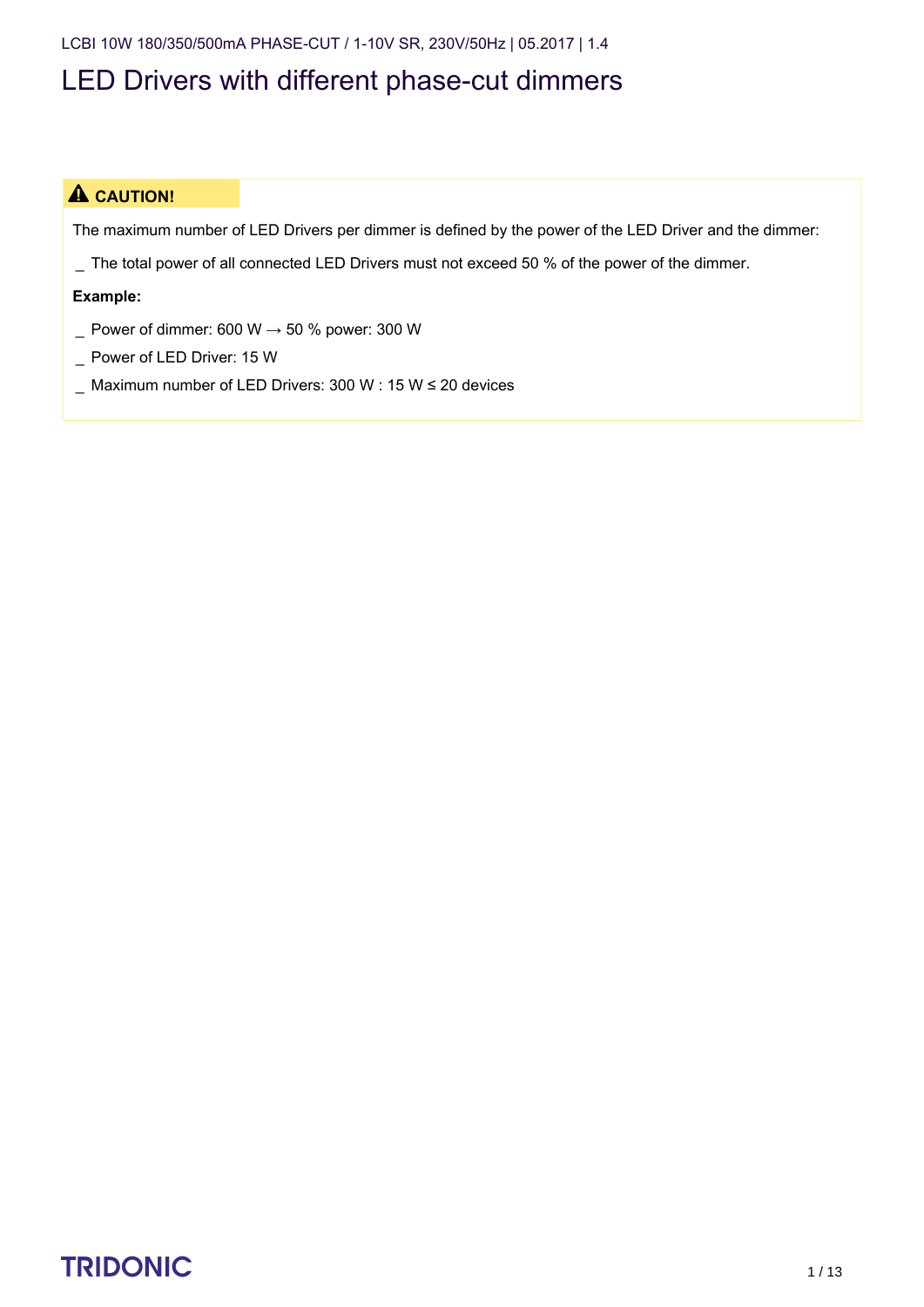#### **LCBI 10W 180mA PHASE-CUT / 1-10V SR (87500273) – Values for dimmers at full load**

| <b>Product name</b>               | <b>Article</b><br>number | <b>Dimmer</b><br>type <sup>1</sup> | <b>LED</b><br><b>Drivers</b><br>per<br>dimmer | <b>Noise</b><br>rating | <b>Flicker</b><br>rating <sup>3</sup> | Other issues <sup>4</sup>                                                     |
|-----------------------------------|--------------------------|------------------------------------|-----------------------------------------------|------------------------|---------------------------------------|-------------------------------------------------------------------------------|
| <b>TCL K9051</b><br>630W          | K9051                    | leading                            | $1 - 21$                                      | 3                      | $\mathbf{1}$                          |                                                                               |
| Schneider 500W                    | EV51RD400                | leading                            | $1 - 16$                                      | 3                      | $\mathbf{1}$                          |                                                                               |
| Panasonic 400                     | <b>WFH549</b>            | leading                            | $1 - 13$                                      | 3                      | $\mathbf{1}$                          |                                                                               |
| CLIPSAL 32E<br>450TM              | 32E450TM                 | trailing                           | $1 - 15$                                      | $\overline{2}$         | $\mathbf{1}$                          |                                                                               |
| Elko 40 315 VA<br>(315LE)         | 1471444                  | trailing                           | $1 - 10$                                      | $\overline{2}$         | $\mathbf{1}$                          |                                                                               |
| <b>E-LITE 500W</b>                | U116                     | trailing                           | $1 - 16$                                      | $\overline{2}$         | $\mathbf{1}$                          |                                                                               |
| ShiTongSongBen<br>100             |                          | leading                            | $1 - 3$                                       | 3                      | $\mathbf{1}$                          |                                                                               |
| CLIPSAL 32E<br><b>450 UDM</b>     | 32E450UDM                | universal                          | $1 - 15$                                      | 3                      | $\mathbf{1}$                          |                                                                               |
| Siemens<br>40-500W                |                          | leading                            | $1 - 16$                                      | 3                      | $\mathbf{1}$                          |                                                                               |
| KaoYi 40-250W                     | KA-DSP250PZ              | leading                            | $1 - 8$                                       | $\overline{4}$         | $\overline{4}$                        | Min. load flicker                                                             |
| Lutron 40-1200W                   | GRX-3102-AU              | leading                            | $1-40$                                        | 3                      | $\mathbf{1}$                          |                                                                               |
| ATIA 20-300W                      | 3GIB703                  | trailing                           | $1 - 10$                                      | $\overline{2}$         | $\mathbf{1}$                          |                                                                               |
| <b>CLIPSAL CBus 2</b><br>L5508D1A | 10871212                 | leading                            | 8 x 10<br>channel                             | 3                      | $\overline{2}$                        | Min. load flicker, can set the<br>dimmer by software to solve<br>this problem |

# $\begin{array}{ccc}\n\textbf{TRIDONIC} & & & & & \\
\textbf{TRIDONIC} & & & & & \\
\end{array}$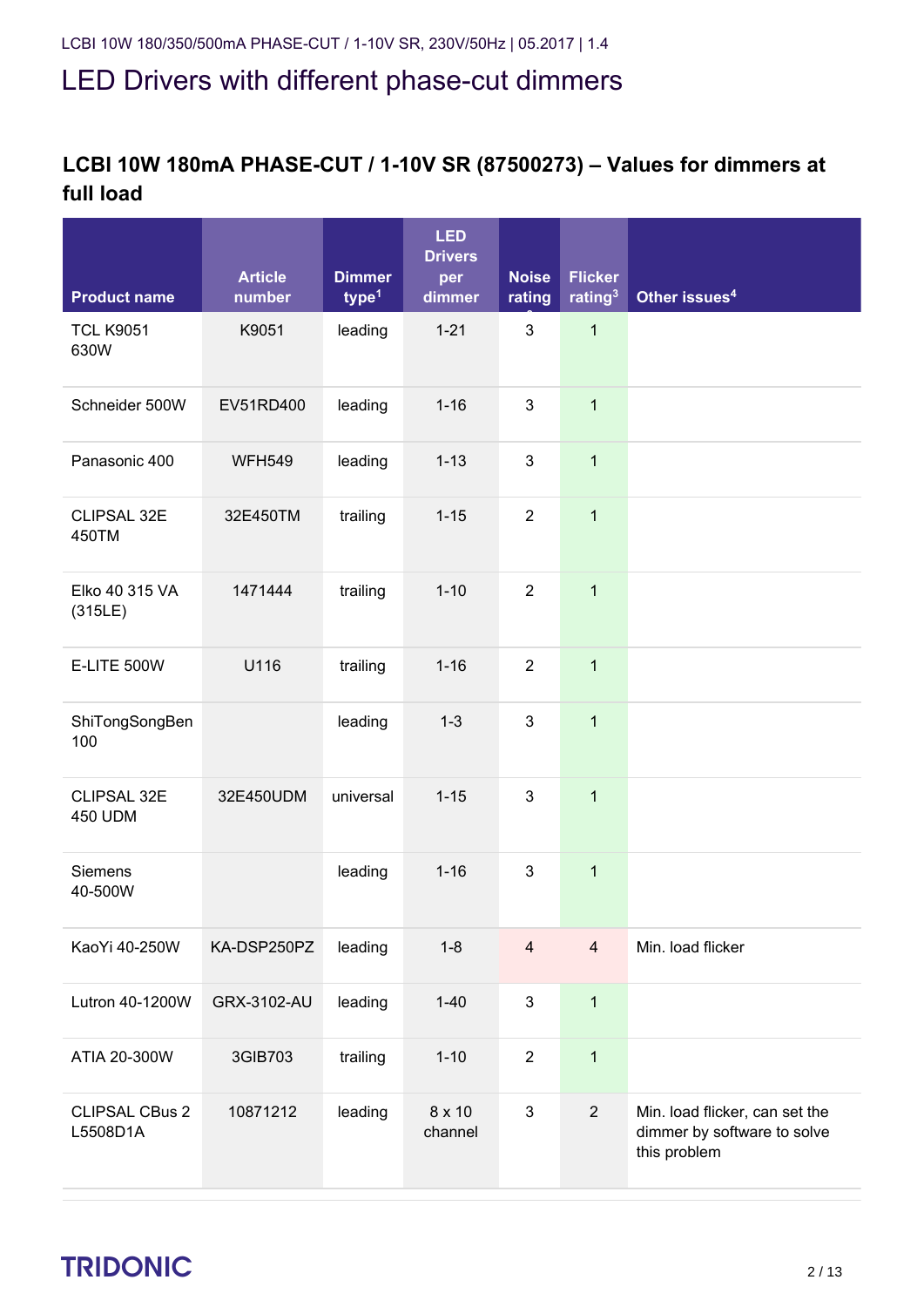| <b>CLIPSAL CBus 2</b><br>L5504D1A      |                 | universal | 4 x 10<br>channel | 3              | $\mathbf{1}$   |                      |
|----------------------------------------|-----------------|-----------|-------------------|----------------|----------------|----------------------|
| D & C XHB<br>15w-150w                  |                 | leading   | $1 - 5$           | 3              | 2              | Dimming depth > 38 % |
| Legrand HPM<br>400L 10-400W            | cat400L         | leading   | $1 - 13$          | 3              | $\mathbf{1}$   |                      |
| Legrand 25-500                         | ADW-LS5         | leading   | $1 - 16$          | $\overline{4}$ | $\overline{4}$ | Min. load flicker    |
| CHNT 500W                              | NEW6-L30510     | leading   | $1 - 16$          | 3              | $\mathbf{1}$   |                      |
| Clipsal 40-600                         | E3031HD         | leading   | $1 - 20$          | 3              | $\mathbf{1}$   |                      |
| Simon 45E101<br>500W                   | 45E101          | trailing  | $1 - 16$          | 3              | $\mathbf{1}$   |                      |
| <b>Tridonic DALI</b><br>PCD 300One4all | 86458303        | universal | $1 - 20$          | $\overline{2}$ | $\mathbf{1}$   |                      |
| E-LITE 500W                            | <b>SED-200A</b> | trailing  | $1 - 16$          | $\overline{2}$ | $\mathbf{1}$   |                      |
| Schneider 400W                         | C460            | leading   | $1 - 13$          | 3              | $\mathbf{1}$   |                      |

#### **Explanation:**

- 1. Dimmer types: leading, trailing, universal
- 2. Noise evaluation: 1 (very little noise)  $\rightarrow$  4 (strong noise). Noise evaluation was only carried out for full load. Values for minimum load are less critical. For reference refer to full load.
- 3. Flicker evaluation: 1 (no flicker)  $\rightarrow$  4 (strong flicker)
- 4. Other issues: description of the issue. ZSL-UP is an additional circuit that can improve the dimming behavior of specific lamps.

## $\begin{array}{ccc}\n\textbf{TRIDONIC} & & & & & & \\
\textbf{TRIDONIC} & & & & & & \\
\end{array}$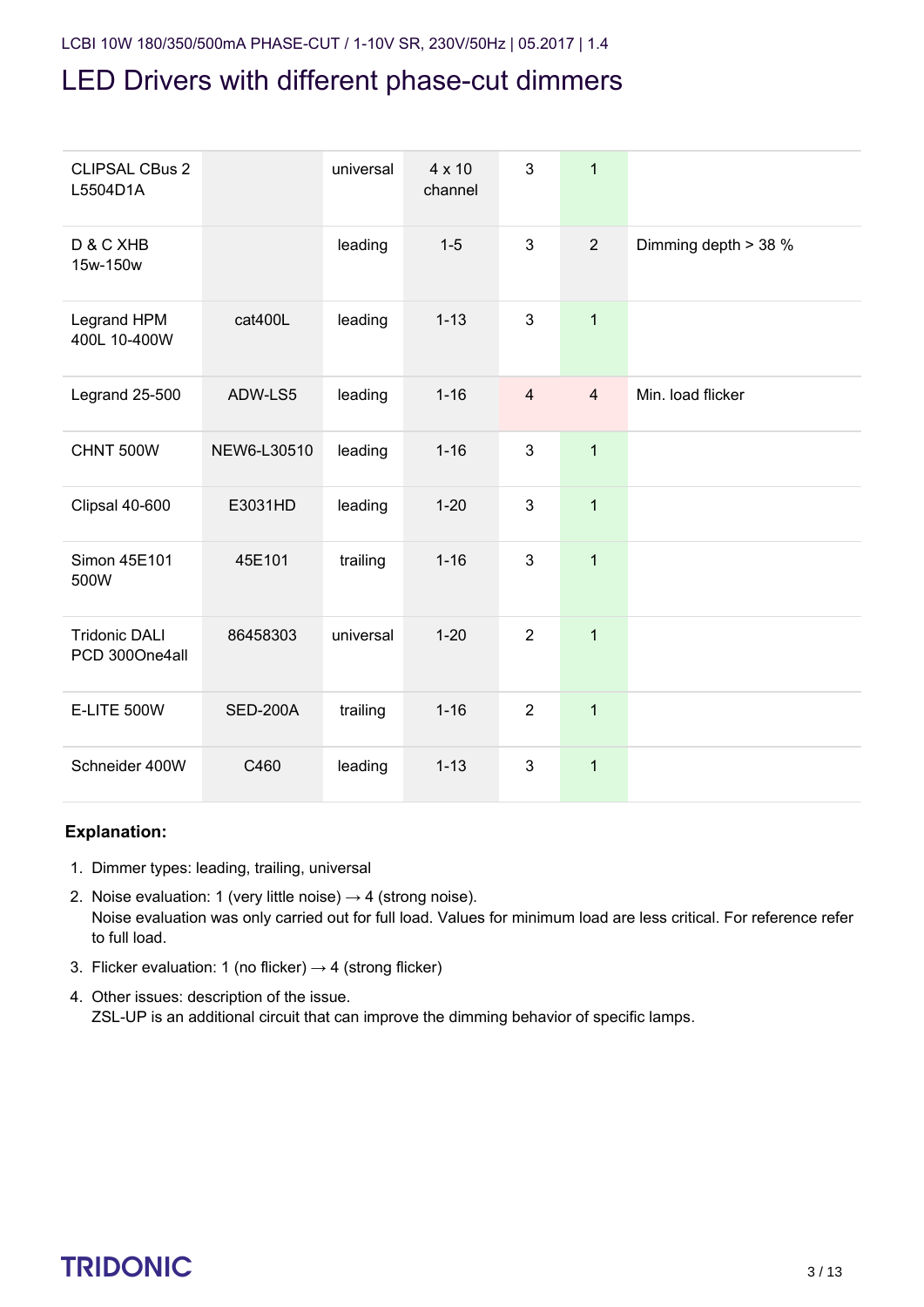#### **LCBI 10W 180mA PHASE-CUT / 1-10V SR (87500273) – Values for dimmers at minimum load**

|                               |               | <b>Dimmer</b>     | <b>LED</b><br><b>Drivers</b><br>per | <b>Noise</b>   | <b>Flicker</b>      |                           |
|-------------------------------|---------------|-------------------|-------------------------------------|----------------|---------------------|---------------------------|
| <b>Product name</b>           | Article no.   | type <sup>1</sup> | dimmer                              | rating         | rating <sup>3</sup> | Other issues <sup>4</sup> |
| <b>TCL K9051</b><br>630W      | K9051         | leading           | $1-42$                              | 3              | $\mathbf{1}$        |                           |
| Schneider 500W                | EV51RD400     | leading           | $1 - 32$                            | 3              | $\mathbf{1}$        |                           |
| Panasonic 400                 | <b>WFH549</b> | leading           | $1 - 26$                            | 3              | 3                   | Flicker at 190mA          |
| CLIPSAL 32E<br>450TM          | 32E450TM      | trailing          | $1 - 30$                            | $\overline{2}$ | $\mathbf{1}$        |                           |
| Elko 40 315 VA<br>(315LE)     | 1471444       | trailing          | $1 - 20$                            | $\overline{2}$ | $\overline{1}$      |                           |
| <b>E-LITE 500W</b>            | U116          | trailing          | $1 - 32$                            | $\overline{2}$ | $\mathbf{1}$        |                           |
| ShiTongSongBen<br>100         |               | leading           | $1 - 6$                             | 3              | $\mathbf{1}$        |                           |
| CLIPSAL 32E<br><b>450 UDM</b> | 32E450UDM     | universal         | $1 - 30$                            | 3              | $\mathbf{1}$        |                           |
| Siemens<br>40-500W            |               | leading           | $1 - 32$                            | 3              | $\mathbf{1}$        |                           |
| KaoYi 40-250W                 | KA-DSP250PZ   | leading           | $1 - 16$                            | 3              | $\mathbf{1}$        |                           |
| Lutron 40-1200W               | GRX-3102-AU   | leading           | $1 - 80$                            | $\overline{4}$ | $\overline{4}$      | Min. load flicker         |
| ATIA 20-300W                  | 3GIB703       | trailing          | $1 - 20$                            | $\overline{2}$ | $\mathbf{1}$        |                           |

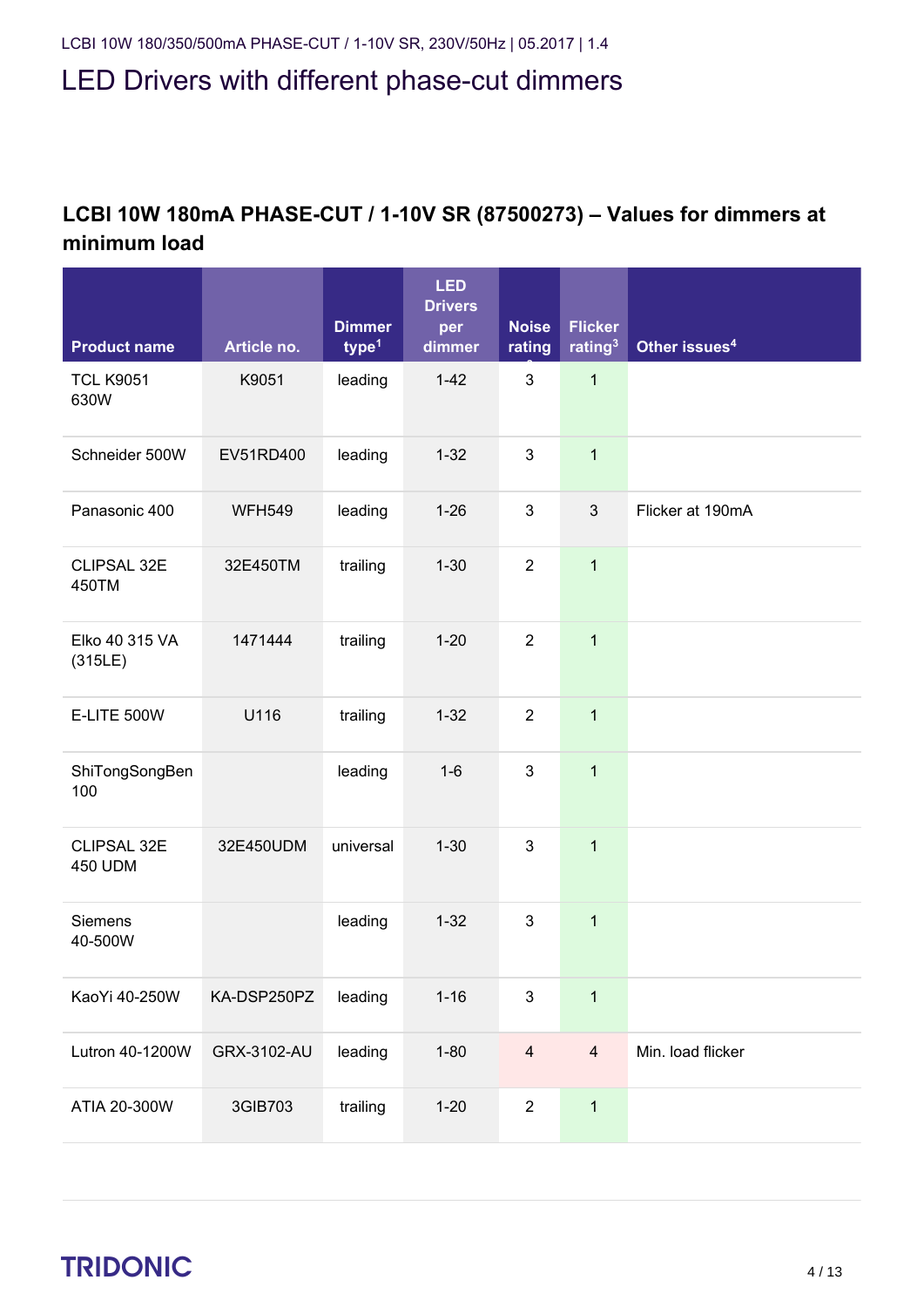| <b>CLIPSAL CBus 2</b><br>L5508D1A      | 10871212    | leading   | 8 x 10<br>channel | 3              | $\overline{2}$ | Min. load flicker, can set the<br>dimmer by software to solve<br>this problem |
|----------------------------------------|-------------|-----------|-------------------|----------------|----------------|-------------------------------------------------------------------------------|
| <b>CLIPSAL CBus 2</b><br>L5504D1A      |             | universal | 4 x 10<br>channel | 3              | $\mathbf{1}$   |                                                                               |
| D & C XHB<br>15w-150w                  |             | leading   | $1 - 10$          | 3              | $\mathbf{1}$   | Dimming Range $50 \sim 100 \%$                                                |
| Legrand HPM<br>400L 10-400W            | cat400L     | leading   | $1 - 26$          | 3              | $\mathbf{1}$   |                                                                               |
| Legrand 25-500                         | ADW-LS5     | leading   | $1 - 32$          | $\overline{4}$ | $\overline{4}$ | Min. load flicker                                                             |
| CHNT 500W                              | NEW6-L30510 | leading   | $1 - 32$          | 3              | $\mathfrak{Z}$ | Flicker at 70mA                                                               |
| Clipsal 40-600                         | E3031HD     | leading   | $1 - 40$          | 3              | $\mathbf{1}$   |                                                                               |
| Simon 45E101<br>500W                   | 45E101      | trailing  | $1 - 32$          | 3              | $\mathbf{1}$   |                                                                               |
| <b>Tridonic DALI</b><br>PCD 300One4all | 86458303    | universal |                   | 3              | $\mathbf{1}$   |                                                                               |
| Schneider 400W                         | C460        | leading   | $1 - 26$          | 3              | $\mathbf{1}$   |                                                                               |
| Schneider                              | K31RD400    | leading   |                   | $\overline{4}$ | $\overline{2}$ |                                                                               |

#### **Explanation:**

- 1. Dimmer types: leading, trailing, universal
- 2. Noise evaluation: 1 (very little noise)  $\rightarrow$  4 (strong noise). Noise evaluation was only carried out for full load. Values for minimum load are less critical. For reference refer to full load.
- 3. Flicker evaluation: 1 (no flicker)  $\rightarrow$  4 (strong flicker)
- 4. Other issues: description of the issue. ZSL-UP is an additional circuit that can improve the dimming behavior of specific lamps.

# $\begin{array}{ccc}\n\textbf{TRIDONIC} & & & & \\
\textbf{5/13} & & & & \\
\end{array}$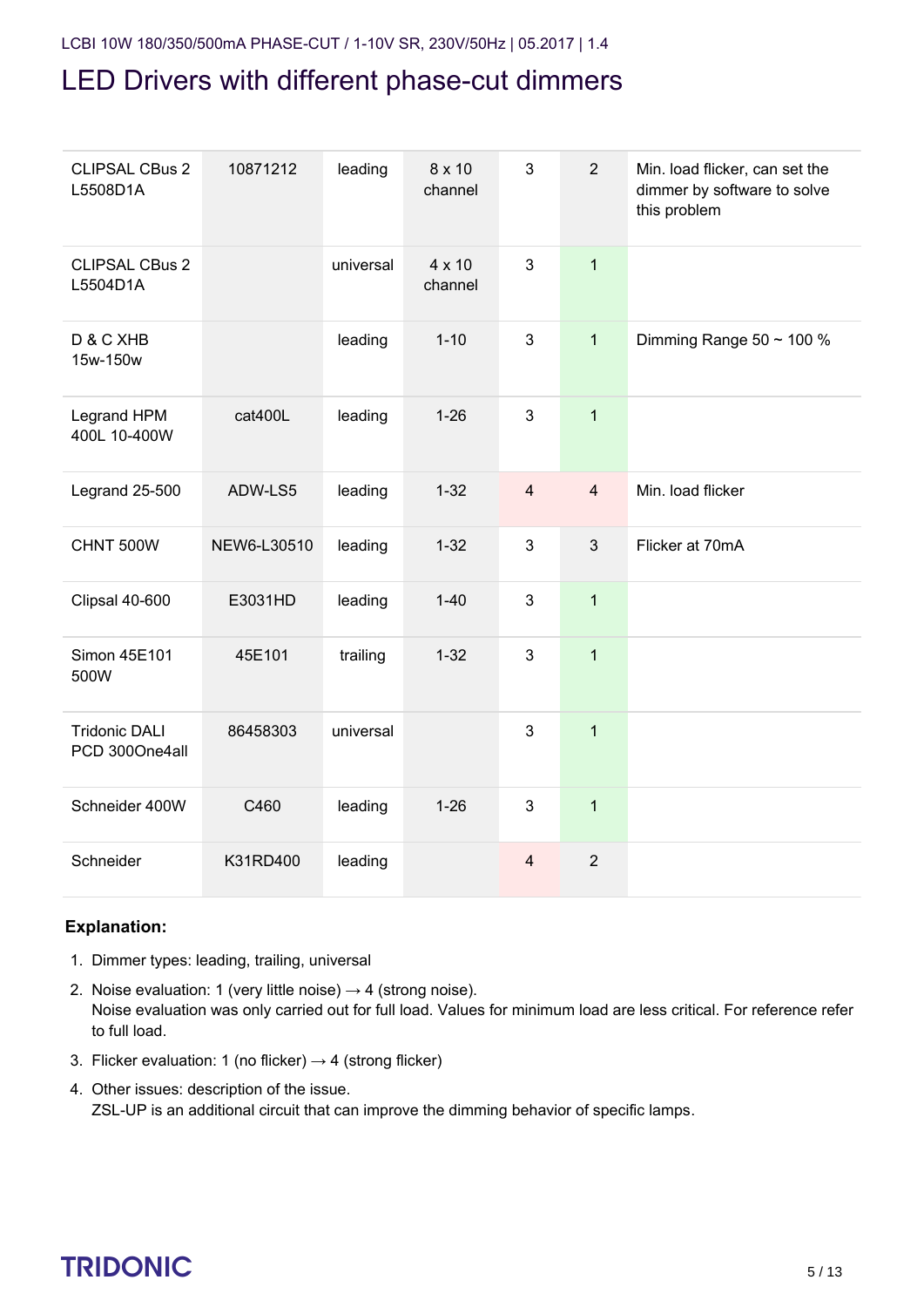#### **LCBI 10W 350mA PHASE-CUT / 1-10V SR (87500274) – Values for dimmers at full load**

| Product<br>name                   | Article no.   | <b>Dimmer</b><br>type <sup>1</sup> | <b>LED</b><br><b>Drivers</b><br>per<br>dimmer | <b>Noise</b><br>rating | <b>Flicker</b><br>rating <sup>3</sup> | Other issues <sup>4</sup>                                                     |
|-----------------------------------|---------------|------------------------------------|-----------------------------------------------|------------------------|---------------------------------------|-------------------------------------------------------------------------------|
| TCL K9051 630W                    | K9051         | leading                            | $1 - 21$                                      | 3                      | $\mathbf{1}$                          |                                                                               |
| Schneider 500W                    | EV51RD400     | leading                            | $1 - 16$                                      | 3                      | $\overline{\mathbf{4}}$               | Min. load flicker                                                             |
| Panasonic 400                     | <b>WFH549</b> | leading                            | $1 - 13$                                      | 3                      | 1                                     |                                                                               |
| CLIPSAL 32E 450TM                 | 32E450TM      | trailing                           | $1 - 15$                                      | $\overline{2}$         | $\mathbf 1$                           |                                                                               |
| Elko 40 315 VA (315LE)            | 1471444       | trailing                           | $1 - 10$                                      | $\overline{2}$         | $\mathbf{1}$                          |                                                                               |
| E-LITE 500W                       | U116          | trailing                           | $1 - 16$                                      | $\overline{2}$         | 1                                     |                                                                               |
| ShiTongSongBen 100                |               | leading                            | $1 - 3$                                       | 3                      | $\mathbf{1}$                          |                                                                               |
| CLIPSAL 32E 450 UDM               | 32E450UDM     | universal                          | $1 - 15$                                      | $\overline{2}$         | $\mathbf{1}$                          |                                                                               |
| Siemens 40-500W                   |               | leading                            | $1 - 16$                                      | 3                      | $\overline{\mathbf{4}}$               | Min. load flicker                                                             |
| KaoYi 40-250W                     | KA-DSP250PZ   | leading                            | $1 - 8$                                       | 3                      | $\mathbf 1$                           |                                                                               |
| Lutron 40-1200W                   | GRX-3102-AU   | leading                            | $1 - 40$                                      | 3                      | 1                                     |                                                                               |
| ATIA 20-300W                      | 3GIB703       | trailing                           | $1 - 10$                                      | $\overline{2}$         | $\mathbf{1}$                          |                                                                               |
| <b>CLIPSAL CBus 2</b><br>L5508D1A | 10871212      | leading                            | 8 x 10<br>channel                             | 3                      | $\overline{2}$                        | Min. load flicker, can set<br>the dimmer by software<br>to solve this problem |
| <b>CLIPSAL CBus 2</b><br>L5504D1A |               | universal                          | $4 \times 10$<br>channel                      | 3                      | $\mathbf{1}$                          |                                                                               |
| D & C XHB 15w-150w                |               | leading                            | $1 - 5$                                       | 3                      | $\overline{2}$                        | Min. load flicker                                                             |

# $\begin{array}{ccc}\n\hline\n\text{TRIDONIC} & & & & \\
\hline\n\end{array}\n\quad\n\begin{array}{ccc}\n\text{CRIDONIC} & & & \\
\hline\n\end{array}\n\quad\n\begin{array}{ccc}\n\text{CRIDONIC} & & \\
\hline\n\end{array}\n\quad\n\begin{array}{ccc}\n\text{CRIDONIC} & & \\
\hline\n\end{array}\n\quad\n\begin{array}{ccc}\n\text{CRIDONIC} & & \\
\hline\n\end{array}\n\quad\n\begin{array}{ccc}\n\text{CRIDONIC} & & \\
\hline\n$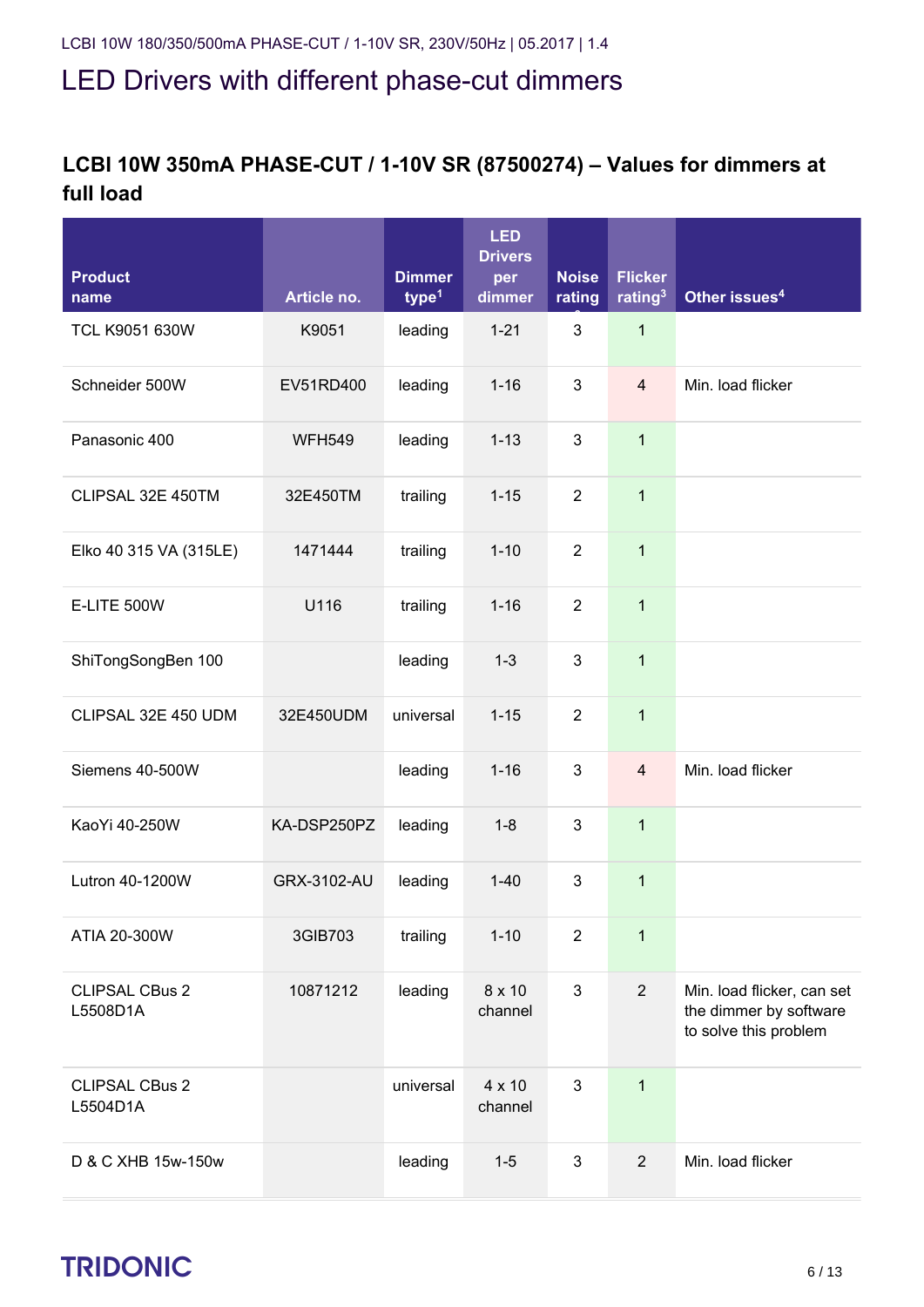| Legrand HPM 400L<br>10-400W            | cat400L     | leading   | $1 - 13$ | 3              | 1              |                   |
|----------------------------------------|-------------|-----------|----------|----------------|----------------|-------------------|
| Legrand 25-500                         | ADW-LS5     | leading   | $1 - 16$ | 3              | 4              | Min. load flicker |
| CHNT 500W                              | NEW6-L30510 | leading   | $1 - 16$ | 3              | $\overline{4}$ | Min. load flicker |
| Clipsal 40-600                         | E3031HD     | leading   | $1 - 20$ | 3              | $\overline{4}$ | Min. load flicker |
| Simon 45E101 500W                      | 45E101      | trailing  | $1 - 16$ | 3              | 1              |                   |
| <b>Tridonic DALI PCD</b><br>300One4all | 86458303    | universal | $1 - 15$ | $\overline{2}$ | 1              |                   |

#### **Explanation:**

- 1. Dimmer types: leading, trailing, universal
- 2. Noise evaluation: 1 (very little noise)  $\rightarrow$  4 (strong noise). Noise evaluation was only carried out for full load. Values for minimum load are less critical. For reference refer to full load.
- 3. Flicker evaluation: 1 (no flicker)  $\rightarrow$  4 (strong flicker)
- 4. Other issues: description of the issue. ZSL-UP is an additional circuit that can improve the dimming behavior of specific lamps.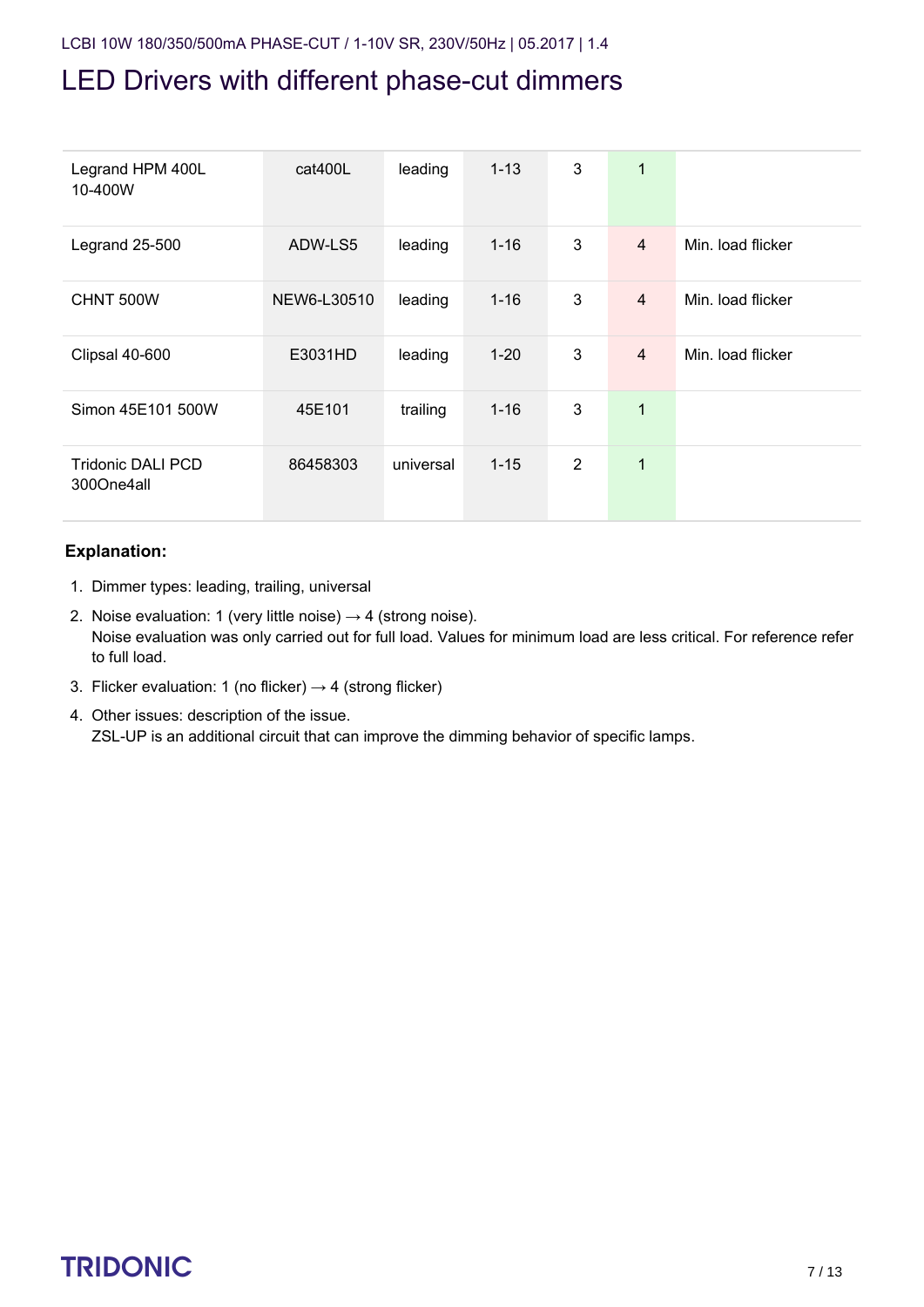#### **LCBI 10W 350mA PHASE-CUT / 1-10V SR (87500274) – Values for dimmers at minimum load**

| <b>Product</b><br>name            | Article no.   | <b>Dimmer</b><br>type <sup>1</sup> | <b>LED</b><br><b>Drivers</b><br>per<br>dimmer | <b>Noise</b><br>rating | <b>Flicker</b><br>rating <sup>3</sup> | Other issues <sup>4</sup>                                                     |
|-----------------------------------|---------------|------------------------------------|-----------------------------------------------|------------------------|---------------------------------------|-------------------------------------------------------------------------------|
| TCL K9051 630W                    | K9051         | leading                            | $1-42$                                        | 3                      | $\mathbf 1$                           |                                                                               |
| Schneider 500W                    | EV51RD400     | leading                            | $1 - 32$                                      | 3                      | $\overline{4}$                        | Min. load flicker                                                             |
| Panasonic 400                     | <b>WFH549</b> | leading                            | $1 - 26$                                      | 3                      | $\mathbf{1}$                          |                                                                               |
| CLIPSAL 32E 450TM                 | 32E450TM      | trailing                           | $1 - 30$                                      | $\overline{2}$         | $\mathbf{1}$                          |                                                                               |
| Elko 40 315 VA (315LE)            | 1471444       | trailing                           | $1 - 20$                                      | $\overline{2}$         | $\mathbf{1}$                          |                                                                               |
| E-LITE 500W                       | U116          | trailing                           | $1 - 32$                                      | $\overline{2}$         | $\mathbf 1$                           |                                                                               |
| ShiTongSongBen 100                |               | leading                            | $1-6$                                         | 3                      | $\mathbf{1}$                          |                                                                               |
| CLIPSAL 32E 450 UDM               | 32E450UDM     | universal                          | $1 - 30$                                      | $\overline{2}$         | $\mathbf 1$                           |                                                                               |
| Siemens 40-500W                   |               | leading                            | $1 - 32$                                      | 3                      | $\overline{4}$                        | Min. load flicker                                                             |
| KaoYi 40-250W                     | KA-DSP250PZ   | leading                            | $1 - 16$                                      | 3                      | $\mathbf{1}$                          |                                                                               |
| Lutron 40-1200W                   | GRX-3102-AU   | leading                            | $1 - 80$                                      | 3                      | $\mathbf{1}$                          |                                                                               |
| ATIA 20-300W                      | 3GIB703       | trailing                           | $1 - 20$                                      | $\overline{2}$         | $\mathbf{1}$                          |                                                                               |
| <b>CLIPSAL CBus 2</b><br>L5508D1A | 10871212      | leading                            | 8 x 10<br>channel                             | 3                      | $\overline{2}$                        | Min. load flicker, can set<br>the dimmer by software<br>to solve this problem |
| <b>CLIPSAL CBus 2</b><br>L5504D1A |               | universal                          | 4 x 10<br>channel                             | 3                      | 2                                     | Min. load flicker, can set<br>the dimmer by software<br>to solve this problem |

# $\begin{array}{ccc}\n\textbf{TRIDONIC} & & & & & \\
\textbf{TRIDONIC} & & & & & \\
\end{array}$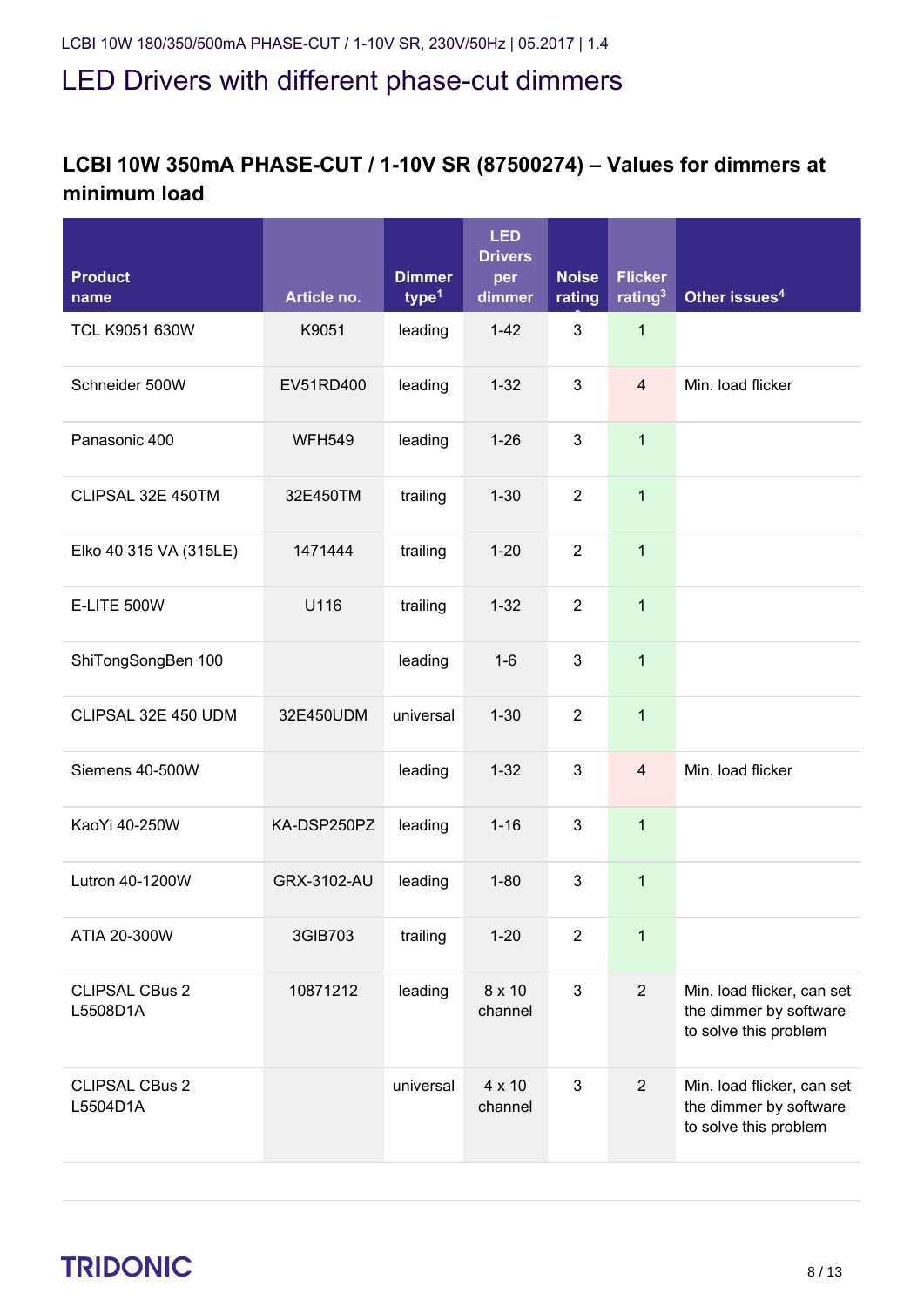| D & C XHB 15w-150w                     |             | leading   | $1 - 10$ | 3              | $\mathbf{1}$   |                   |
|----------------------------------------|-------------|-----------|----------|----------------|----------------|-------------------|
| Legrand HPM 400L<br>10-400W            | cat400L     | leading   | $1 - 26$ | 3              | $\mathbf{1}$   |                   |
| Legrand 25-500                         | ADW-LS5     | leading   | $1 - 32$ | 3              | $\overline{4}$ | Min. load flicker |
| CHNT 500W                              | NEW6-L30510 | leading   | $1 - 32$ | 3              | $\overline{4}$ | Min. load flicker |
| Clipsal 40-600                         | E3031HD     | leading   | $1 - 40$ | 3              | $\overline{4}$ | Min. load flicker |
| Simon 45E101 500W                      | 45E101      | trailing  | $1 - 32$ | 3              | $\overline{1}$ |                   |
| <b>Tridonic DALI PCD</b><br>300One4all | 86458303    | universal | $1 - 15$ | $\overline{2}$ | $\mathbf{1}$   |                   |

#### **Explanation:**

- 1. Dimmer types: leading, trailing, universal
- 2. Noise evaluation: 1 (very little noise)  $\rightarrow$  4 (strong noise). Noise evaluation was only carried out for full load. Values for minimum load are less critical. For reference refer to full load.
- 3. Flicker evaluation: 1 (no flicker)  $\rightarrow$  4 (strong flicker)
- 4. Other issues: description of the issue. ZSL-UP is an additional circuit that can improve the dimming behavior of specific lamps.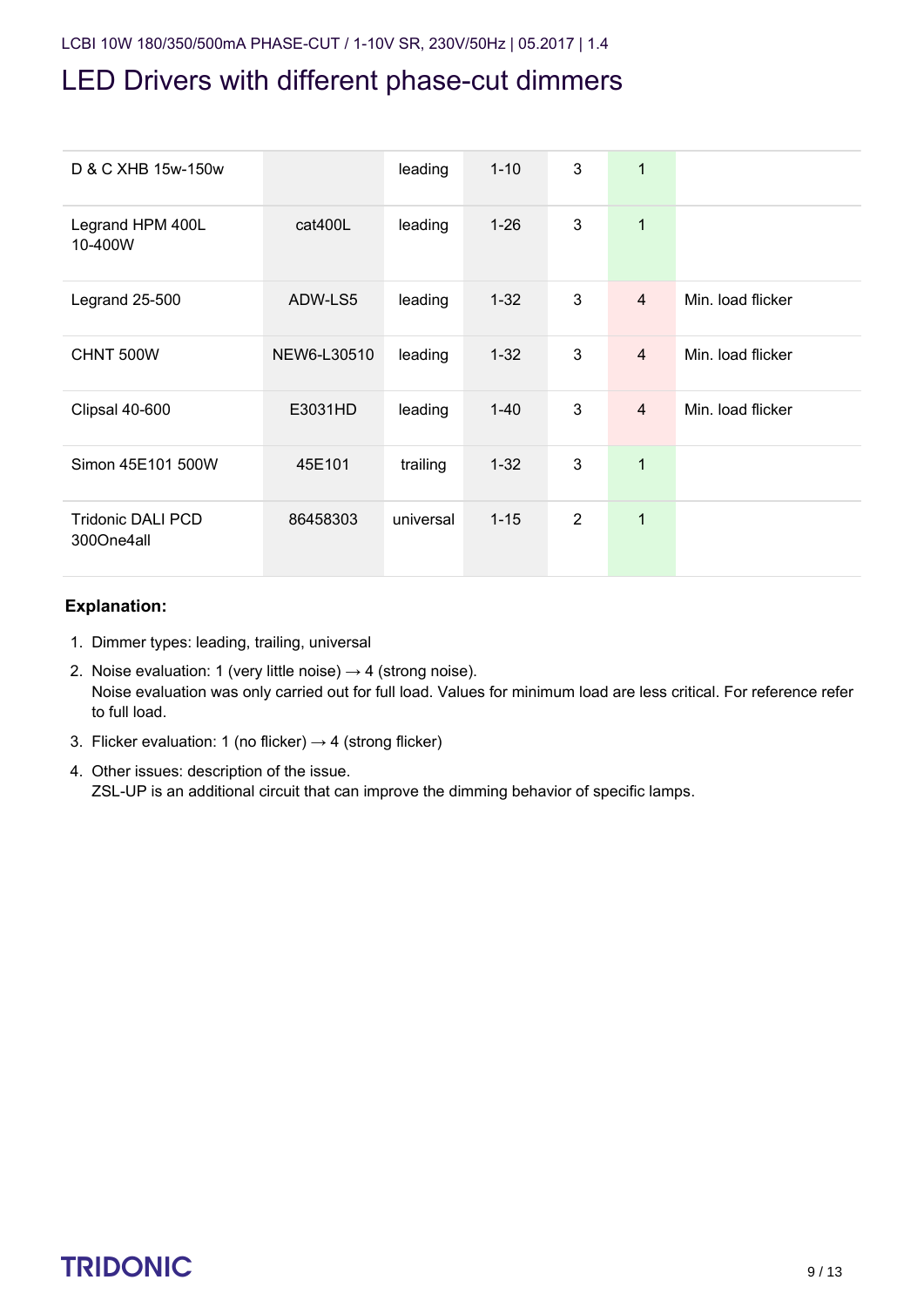#### **LCBI 10W 500mA PHASE-CUT / 1-10V SR (87500275) – Values for dimmers at full load**

| <b>Product name</b>               | Article no.   | <b>Dimmer</b><br>type <sup>1</sup> | <b>LED</b><br><b>Drivers</b><br>per<br>dimmer | <b>Noise</b><br>rating | <b>Flicker</b><br>rating <sup>3</sup> | Other issues <sup>4</sup>                                                     |
|-----------------------------------|---------------|------------------------------------|-----------------------------------------------|------------------------|---------------------------------------|-------------------------------------------------------------------------------|
| <b>TCL K9051</b><br>630W          | K9051         | leading                            | $1 - 21$                                      | 3                      | $\mathbf{1}$                          |                                                                               |
| Schneider 500W                    | EV51RD400     | leading                            | $1 - 16$                                      | 3                      | $\mathbf{1}$                          |                                                                               |
| Panasonic 400                     | <b>WFH549</b> | leading                            | $1 - 13$                                      | 3                      | $\mathbf{1}$                          |                                                                               |
| CLIPSAL 32E<br>450TM              | 32E450TM      | trailing                           | $1 - 15$                                      | $\overline{2}$         | $\mathbf{1}$                          |                                                                               |
| Elko 40 315 VA<br>(315LE)         | 1471444       | trailing                           | $1 - 10$                                      | $\overline{2}$         | $\mathbf{1}$                          |                                                                               |
| <b>E-LITE 500W</b>                | U116          | trailing                           | $1 - 16$                                      | $\overline{2}$         | $\mathbf{1}$                          |                                                                               |
| ShiTongSongBen<br>100             |               | leading                            | $1 - 3$                                       | 3                      | $\mathbf{1}$                          |                                                                               |
| CLIPSAL 32E<br><b>450 UDM</b>     | 32E450UDM     | universal                          | $1 - 15$                                      | $\overline{2}$         | $\mathbf{1}$                          |                                                                               |
| Siemens<br>40-500W                |               | leading                            | $1 - 16$                                      | 3                      | $\mathbf{1}$                          |                                                                               |
| KaoYi 40-250W                     | KA-DSP250PZ   | leading                            | $1 - 8$                                       | 3                      | $\mathbf{1}$                          |                                                                               |
| Lutron 40-1200W                   | GRX-3102-AU   | leading                            | $1 - 40$                                      | $\mathfrak{S}$         | $\mathbf{1}$                          |                                                                               |
| ATIA 20-300W                      | 3GIB703       | trailing                           | $1 - 10$                                      | $\overline{2}$         | $\mathbf{1}$                          |                                                                               |
| <b>CLIPSAL CBus 2</b><br>L5508D1A | 10871212      | leading                            | $8 \times 10$<br>channel                      | 3                      | $\overline{2}$                        | Min. load flicker, can set the<br>dimmer by software to solve<br>this problem |

# TRIDONIC 10/13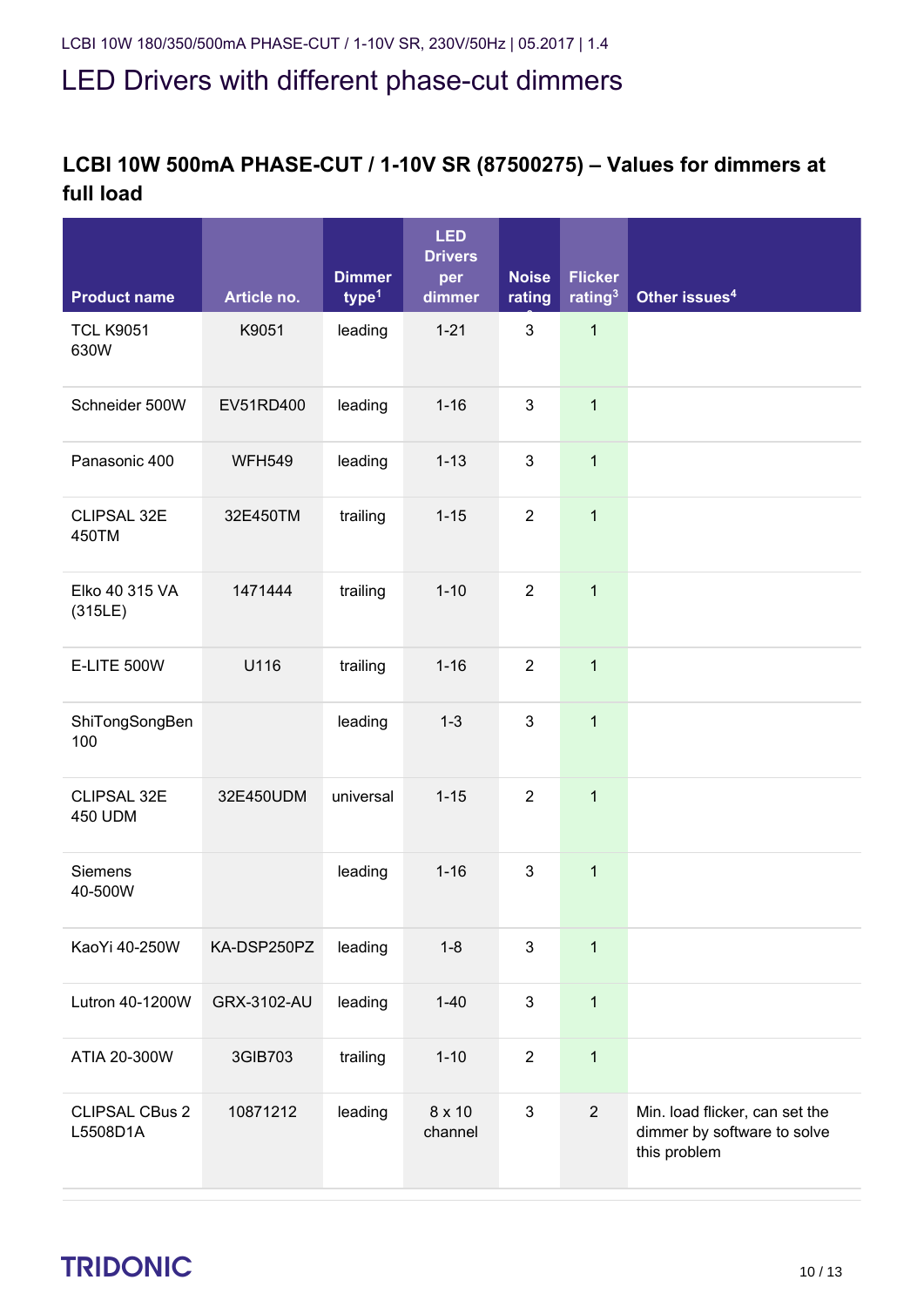| <b>CLIPSAL CBus 2</b><br>L5504D1A      |             | universal | 4 x 10<br>channel | 3              | $\mathbf 1$    |                               |
|----------------------------------------|-------------|-----------|-------------------|----------------|----------------|-------------------------------|
| D & C XHB<br>15w-150w                  |             | leading   | $1-5$             | 3              | $\overline{2}$ | Dimming Depth 50 $\sim$ 100 % |
| Legrand HPM<br>400L 10-400W            | cat400L     | leading   | $1 - 13$          | 3              | $\overline{1}$ |                               |
| Legrand 25-500                         | ADW-LS5     | leading   | $1 - 16$          | 3              | $\mathbf{1}$   |                               |
| CHNT 500W                              | NEW6-L30510 | leading   | $1 - 16$          | $\mathbf{3}$   | $\overline{1}$ |                               |
| Clipsal 40-600                         | E3031HD     | leading   | $1 - 20$          | 3              | $\overline{1}$ |                               |
| Simon 45E101<br>500W                   | 45E101      | trailing  | $1 - 16$          | 3              | $\overline{1}$ |                               |
| <b>Tridonic DALI</b><br>PCD 300One4all | 86458303    | universal | $1 - 20$          | $\overline{2}$ | $\mathbf{1}$   |                               |

#### **Explanation:**

- 1. Dimmer types: leading, trailing, universal
- 2. Noise evaluation: 1 (very little noise)  $\rightarrow$  4 (strong noise). Noise evaluation was only carried out for full load. Values for minimum load are less critical. For reference refer to full load.
- 3. Flicker evaluation: 1 (no flicker)  $\rightarrow$  4 (strong flicker)
- 4. Other issues: description of the issue. ZSL-UP is an additional circuit that can improve the dimming behavior of specific lamps.

## TRIDONIC 11/13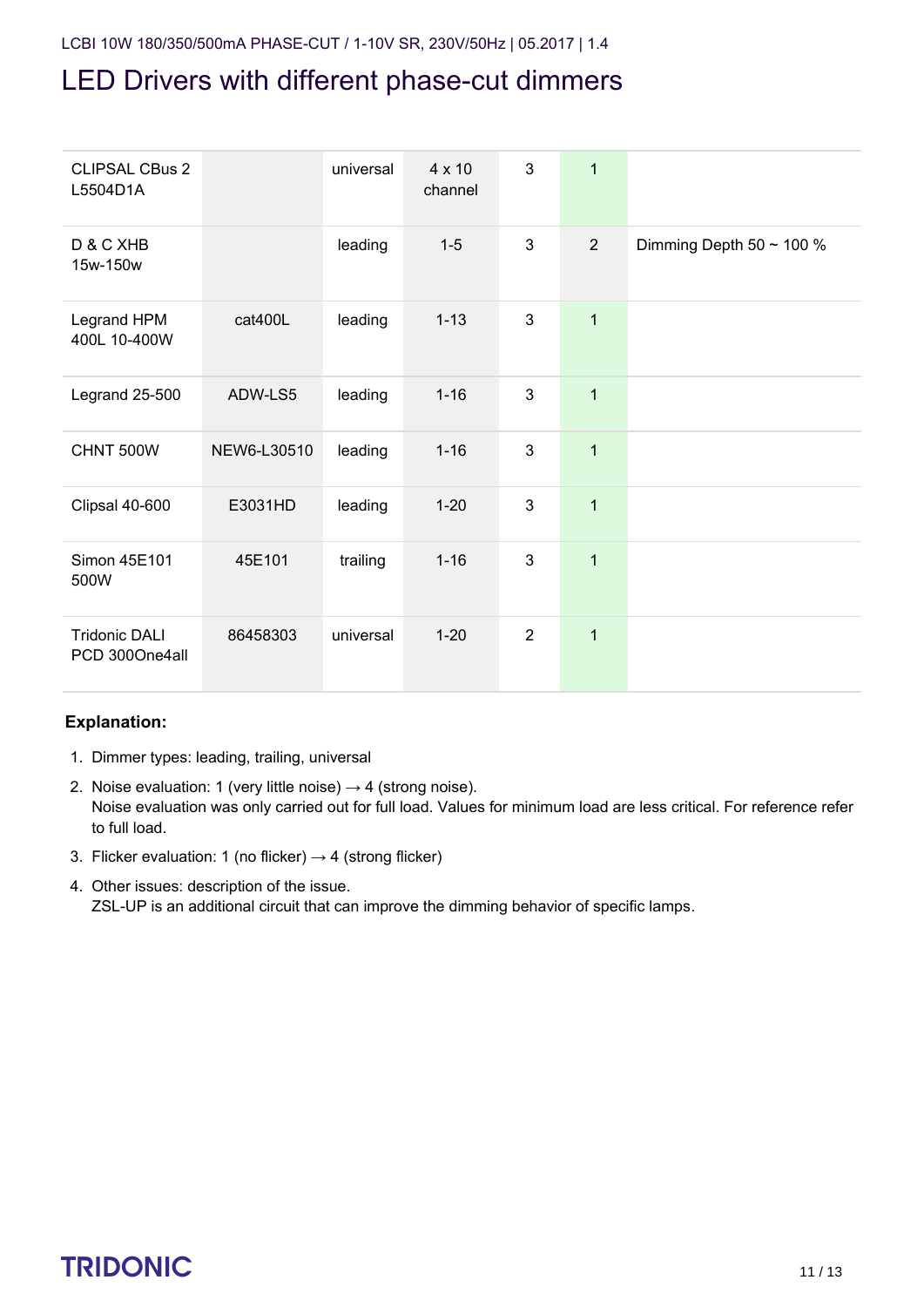#### **LCBI 10W 500mA PHASE-CUT / 1-10V SR (87500275) – Values for dimmers at minimum load**

| <b>Product</b><br>name            | Article no.   | <b>Dimmer</b><br>type <sup>1</sup> | <b>LED</b><br><b>Drivers</b><br>per<br>dimmer | <b>Noise</b><br>rating | <b>Flicker</b><br>rating <sup>3</sup> | Other issues <sup>4</sup>                                                     |
|-----------------------------------|---------------|------------------------------------|-----------------------------------------------|------------------------|---------------------------------------|-------------------------------------------------------------------------------|
| TCL K9051 630W                    | K9051         | leading                            | $1 - 42$                                      | 3                      | $\mathbf{1}$                          |                                                                               |
| Schneider 500W                    | EV51RD400     | leading                            | $1 - 32$                                      | 3                      | $\overline{2}$                        |                                                                               |
| Panasonic 400                     | <b>WFH549</b> | leading                            | $1 - 26$                                      | 3                      | $\overline{2}$                        |                                                                               |
| CLIPSAL 32E 450TM                 | 32E450TM      | trailing                           | $1 - 30$                                      | 3                      | $\overline{4}$                        | Min. load flicker                                                             |
| Elko 40 315 VA (315LE)            | 1471444       | trailing                           | $1 - 20$                                      | $\overline{2}$         | $\mathbf{1}$                          |                                                                               |
| <b>E-LITE 500W</b>                | U116          | trailing                           | $1 - 32$                                      | $\overline{2}$         | $\mathbf{1}$                          |                                                                               |
| ShiTongSongBen 100                |               | leading                            | $1 - 6$                                       | 3                      | $\mathbf{1}$                          |                                                                               |
| CLIPSAL 32E 450 UDM               | 32E450UDM     | universal                          | $1 - 30$                                      | $\overline{2}$         | $\mathbf{2}$                          | Dimming Depth 50 ~<br>100 %                                                   |
| Siemens 40-500W                   |               | leading                            | $1 - 32$                                      | 3                      | $\mathbf{1}$                          |                                                                               |
| KaoYi 40-250W                     | KA-DSP250PZ   | leading                            | $1 - 16$                                      | 3                      | $\mathbf 1$                           |                                                                               |
| Lutron 40-1200W                   | GRX-3102-AU   | leading                            | $1 - 80$                                      | 3                      | $\mathbf{1}$                          |                                                                               |
| ATIA 20-300W                      | 3GIB703       | trailing                           | $1 - 20$                                      | $\overline{2}$         | $\mathbf{1}$                          |                                                                               |
| <b>CLIPSAL CBus 2</b><br>L5508D1A | 10871212      | leading                            | 8 x 10<br>channel                             | $\mathfrak{Z}$         | $\overline{2}$                        | Min. load flicker, can set<br>the dimmer by software<br>to solve this problem |

# TRIDONIC 12/13